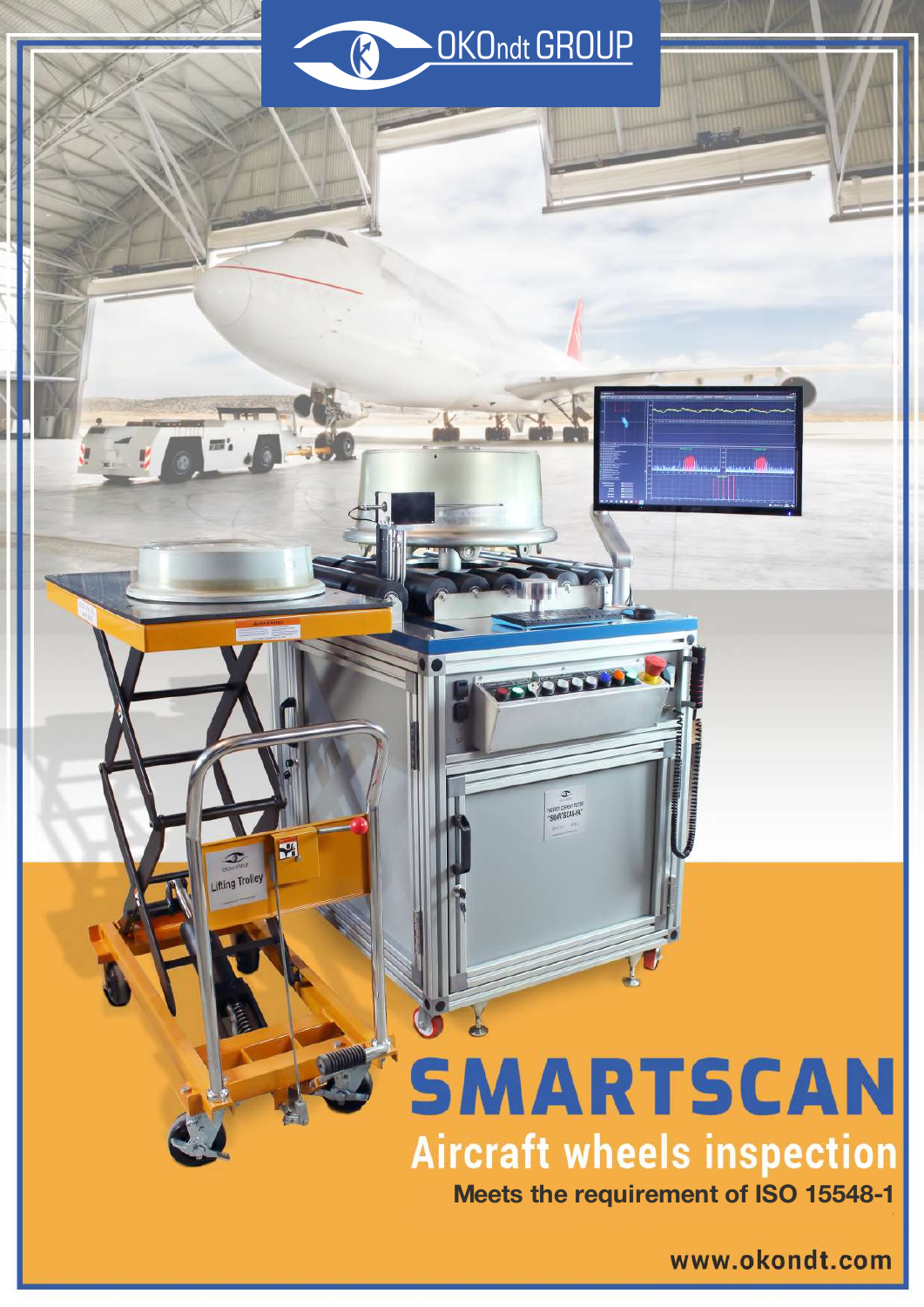**SMARTSCAN Aircraft Wheel Inspection** System is intended for testing of main and nose wheels of aircrafts of various world manufacturers such as Messier - Bugatti, Goodrich, Honeywell, Maggitt and others.



#### System Benefits:

A unique algorithm of ECP "sticking" to the inspected surface, i.e. tracking the wheel profile even in case of vertical and horizontal wheel shifts;

A remote "Pause" button allowing to stop testing and perform a manual confirmatory testing procedure;

Wheel inspection in the "flange up" and "flange down" positions:

Adapters for inspection of wheels without a hub with a driven nipple;

Reliable wheel centering for heavy weight wheels;

Lockups which stop excessive force used in bringing the ECP movement mechanism to prevent an operator's injuries and mechanical damage of the ECP.

#### The System ensures the testing of the following wheel areas:

 - cylindrical surface of the wheel (tubewell);

 - radial transition from cylindrical surface to the flange (bead seat);

 - zone of conjugation of the radial transition into the flange (flange).

#### Parameters of the testing object

Outer diameters of the tested wheels:

 minimum - 7.5 in. (190 mm) maximum - 35 in. (900 mm)

Diameters of the centered holes of the tested wheels:

 minimum - from 1.57 in. (40 mm) maximum - up to 8 in. (200 mm)

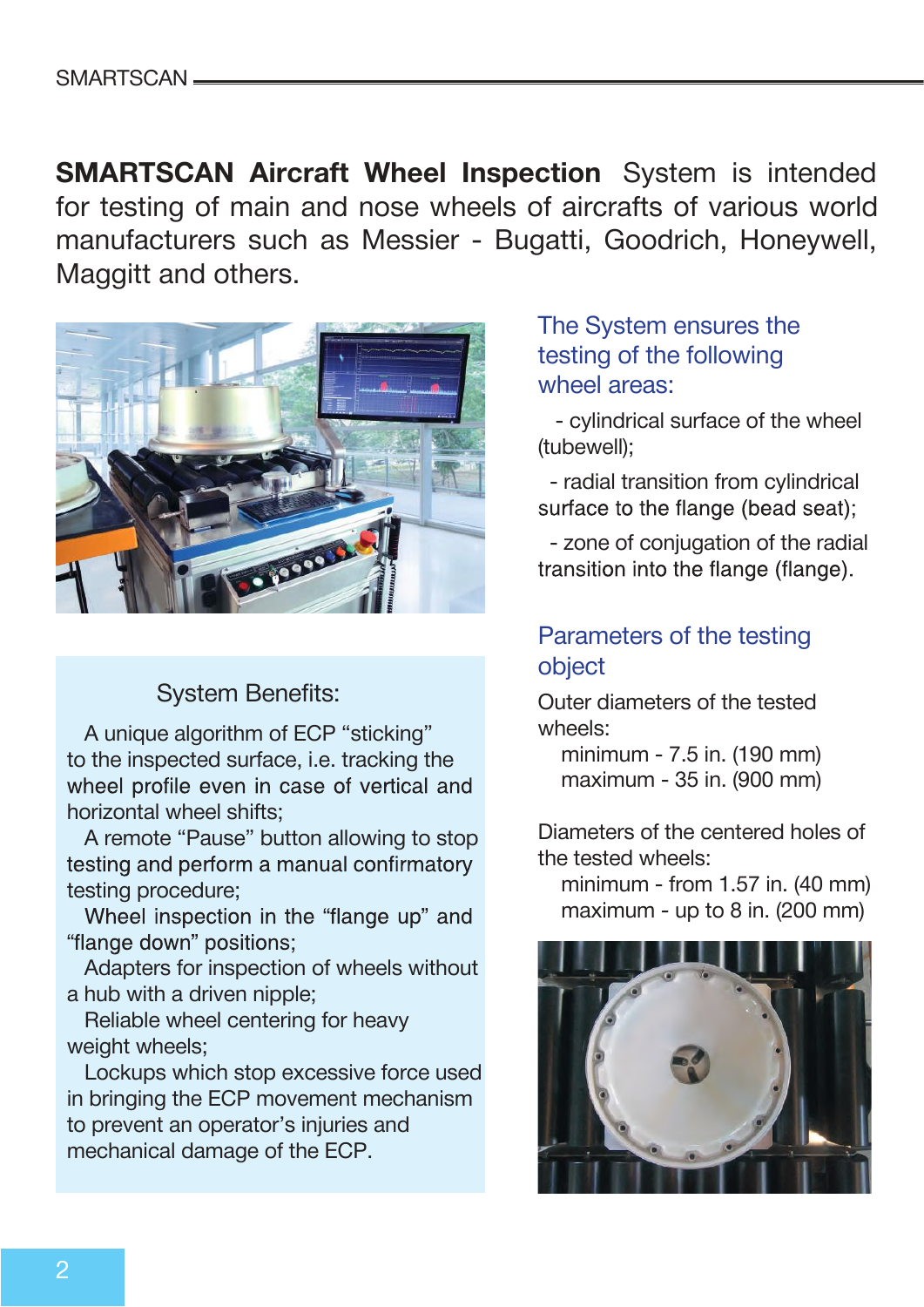#### **The System is produced in two versions:**

**Model SMARTSCAN** enables semiautomated inspection of wheels with portable eddy current flaw detectors of different manufacturers. The SMARTSCAN kit includes Eddycon C faw detector.

 **Model SMARTSCAN-FA** enables fully automated cycle of inspection with stop on defect mode, storage of inspection results and database creation, as well as printouts of inspection reports, etc. Eddycon D flaw detector is delivered in the SMARTSCAN-FA kit.



## **To watch the video, please visit our webpage https://www.okondt.com/smartscan**